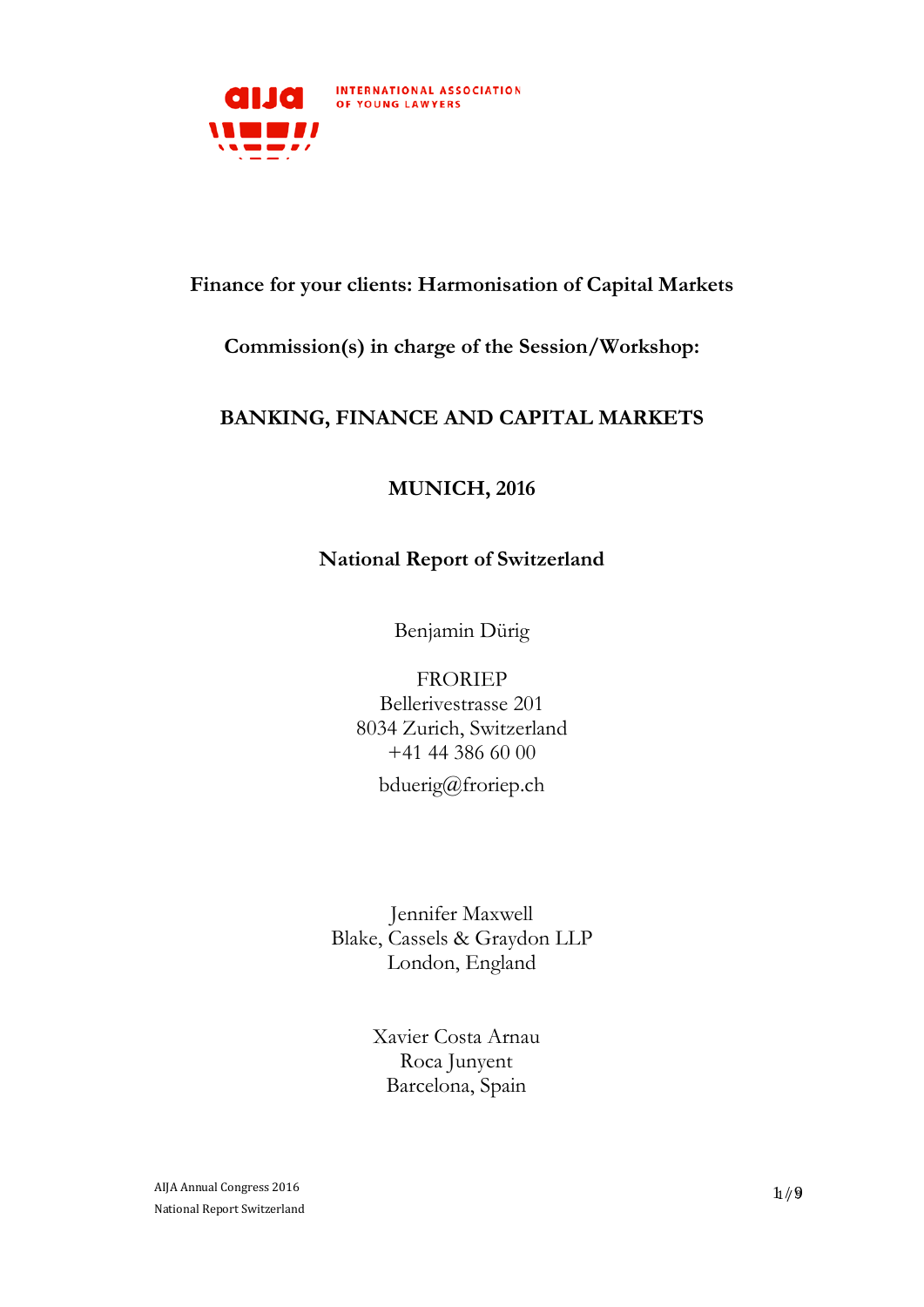### **1. Briefly describe the level of integration of the capital markets at the infranational, national and supra-national levels.**

Switzerland is not part of the European Union (EU) and therefore, not required to implement the directives and regulations issued by the legislative bodies of the EU. However, in order to maintain the access of its financial market infrastructures, institutions and service providers to the European capital markets, Switzerland strives to keep in pace with European regulatory standards.

In this context, Swiss capital markets regulation has recently undergone the most important revision since the Federal Act on Stock Exchanges and Securities Trading (SESTA) was enacted back in 1995 with the entry into force on 1 January 2016 of the Financial Market Infrastructure Act (FMIA) and its implementing ordinance, the Financial Market Infrastructure Ordinance (FMIO). Further changes concern the National Bank Act and Ordinance and the issue of the new Financial Market Infrastructure Ordinance-FINMA, which contain the implementing regulations for the financial market infrastructures that are under the supervision of the Swiss National Bank (SNB) and the Swiss Financial Markets Supervisory Authority FINMA (such as, for example, securities dealers) respectively.

The goal was to implement rules for financial market infrastructures that are consistent with the current international standards. Therefore, the FMIA and FMIO contain the regulatory requirements for the operation of financial market infrastructures such as stock exchanges, multilateral trading facilities, central counterparties, central securities depositories, transaction registers and payment systems which, in large parts, mimic EU regulations such as EMIR. They also regulate the recognition of foreign financial market infrastructures. In addition, they set out all rules that apply in connection with trading in securities and – for the first time in Switzerland – derivatives for all financial market participants, including the criminal and administrative sanctions on insider trading and market manipulation.

An extensive list of transitional periods is set out in the FMIO with regard to the implementation of the different obligations of the financial market infrastructures, some of which, as the case may be, may be extended in accordance with "foreign legislative developments", read: if the implementation of the relevant EU directives should, for some reason, be delayed.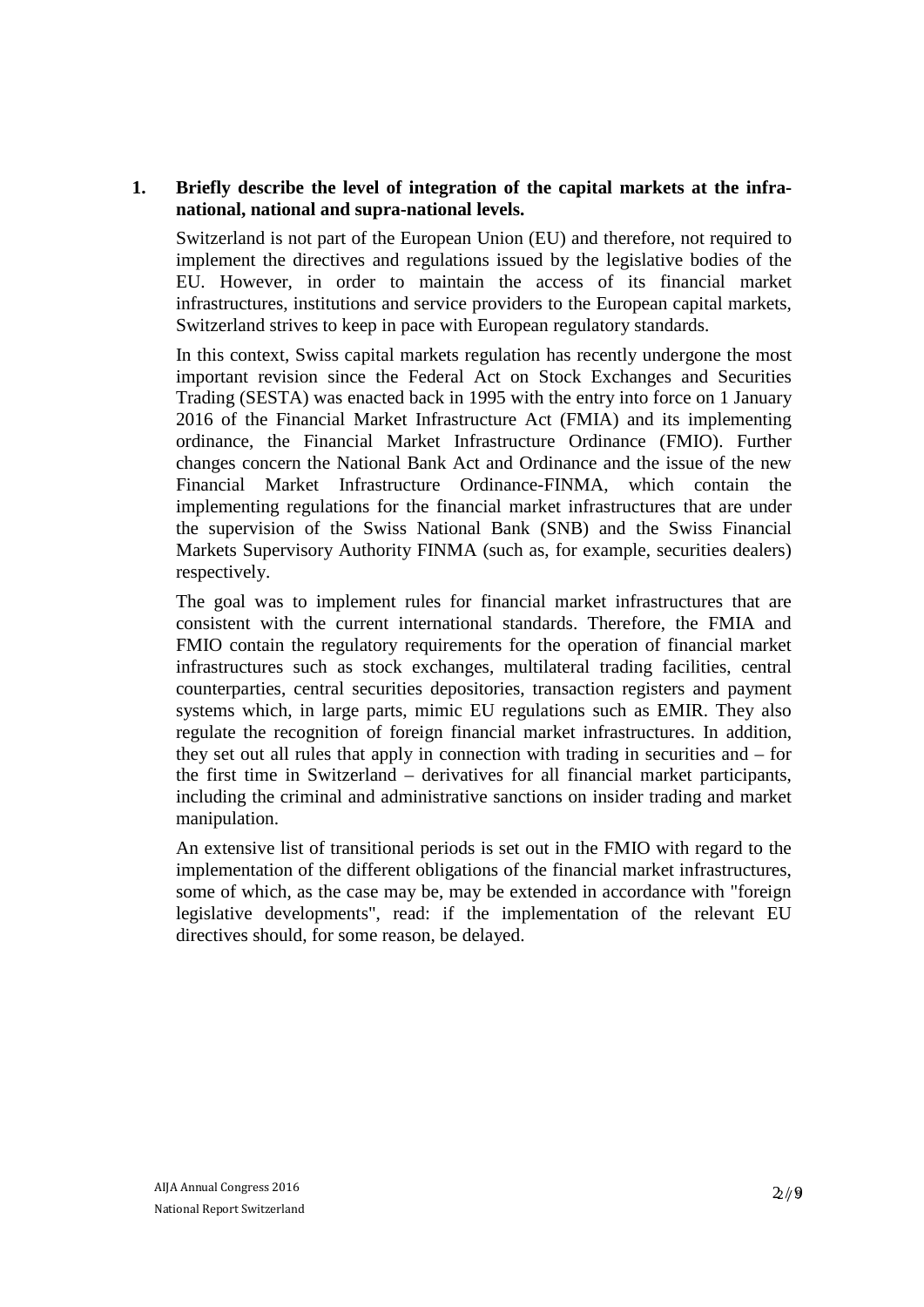**2. Which measures have been adopted (or are foreseen) in your jurisdiction to support access to finance by small and medium sized enterprises ("SMEs")? Measures might include (i) supporting venture capital and equity financing; (ii) lowering information barriers; (iii) enhancing access to public markets; (iv) supporting equity financing; (v) facilitating infrastructure investment; and/or (vi) promoting innovative forms of corporate financing.**

In Switzerland, there are next to no direct public subsidies for start-ups or later stage SMEs. One of the rare exceptions on federal level is the Federal Foundation for the Promotion of the Swiss Economy which grants seed money in the form of non-interest bearing loans up to a maximum amount of CHF 150'000.

The Federal government further supports surety cooperatives which grant securities to banks for lending money to certain companies. This measure is mostly limited to certain branches of activity such as e.g. the hotel trade.

Further measures promoting economic activity comprise possible tax relief or exemptions, which are, however, only available for a very small number of ventures. A temporary Federal act offering tax relief to venture capital companies which was adopted in 2000 had a very limited success and expired in 2010.

Another form of direct help that entrepreneurs can expect from the government are certain internet platforms providing forms, templates and checklists for the establishment of a company and the necessary registrations with the competent social security and tax authorities as well as the commercial register.

Some of the cantons of Switzerland have similar tools with which they support the establishment or financing of companies in their territory. Finally, universities, and in particular the Federal polytechnic universities ETH in Zurich and EPFL in Lausanne, may offer further help in the form of incubation centres for spin-offs emerging from these institutions.

However, in almost all cases, these measures are at the full discretion of the involved authorities and schools.

On the legislative level, it should be noted that the draft of a new Federal Act on Financial Services (FinSA) is currently being discussed in the Swiss Parliament. This act, if it passes in its current form, will contain certain exemptions from the obligation to issue a prospectus for public placements of securities. These exemptions would considerably facilitate crowd-investing which is, at the moment, not attractive in Switzerland due to the generally applicable prospectus duties for public placements.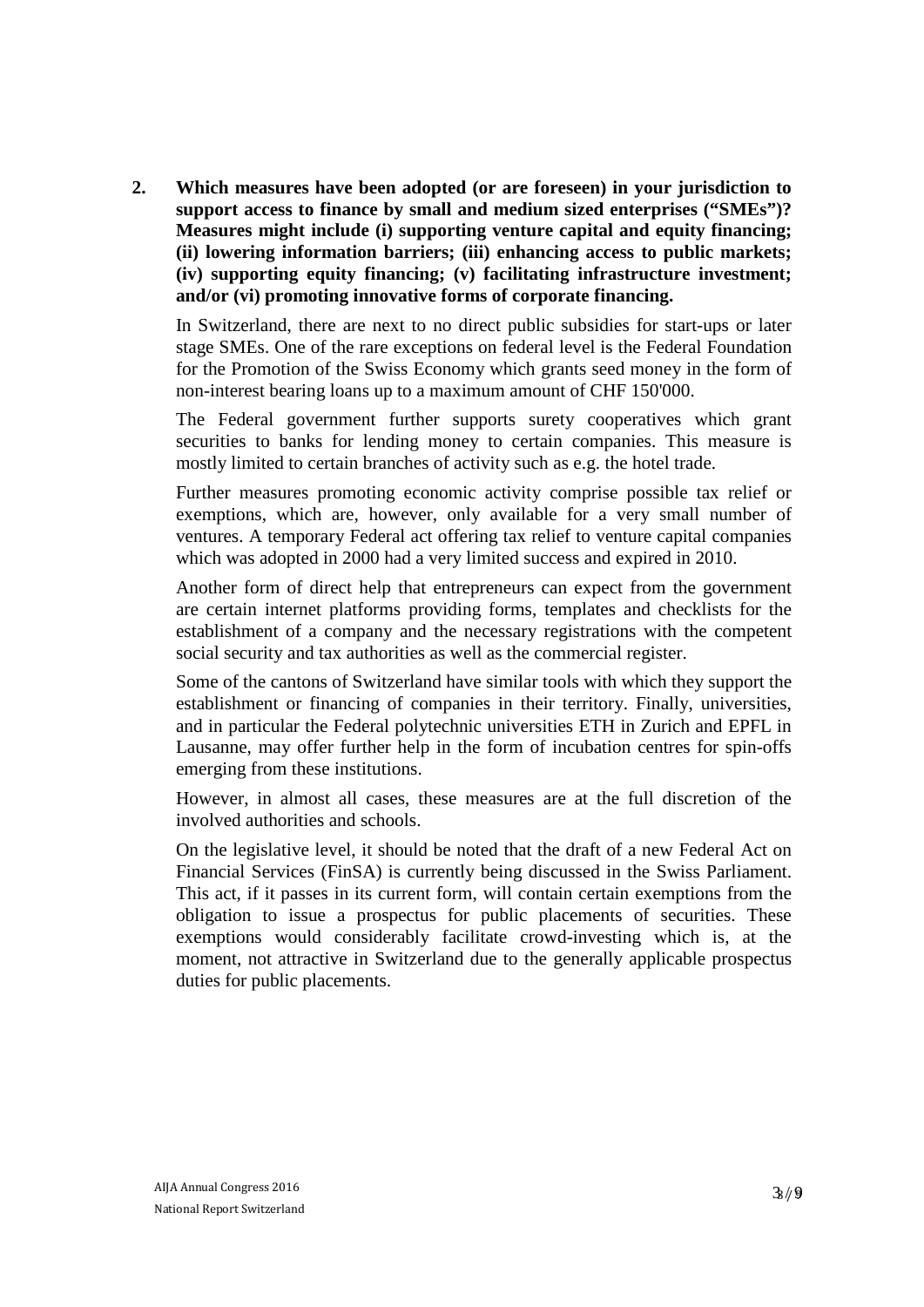**3. Has your jurisdiction adopted (or are there any trends indicating that may do so in the future) any measures to remove barriers to cross-border investment? Measures could include (i) improving market infrastructure; (ii) fostering convergence of insolvency proceedings; (iii) removing cross-border tax barriers; (iv) strengthening supervisory convergence.**

As set out under question 1 above, it is paramount for Switzerland to keep its legislation in line with foreign capital markets, in particular the European market, in order to keep unrestricted access to this important market for both Swiss financial institutions and Swiss investors willing to invest in these foreign markets. On the other hand, the Swiss rules aim at enabling the access of foreign investors seeking to invest in Switzerland or subscribe in Swiss financial instruments. In all its endeavours, the Swiss Parliament is torn between facilitating investment and protecting other interests. Here are a few examples:

As of 30 June 2015 important changes were made to the legislation surrounding AML-prevention on a corporate law level. The main requirement is that each company must identify the beneficial owners acquiring a controlling stake of 25% or more of the votes in the company. This requirement shall ensure GAFIconformity of Swiss entities, without which the barriers of privately held Swiss entities to do business abroad may have been restricted going forward. Obviously, at the same time, this requirement might put off investors wishing to remain anonymous.

As mentioned above, strong emphasis is put on creating a similar level of investor protection as in the EU to set the basis for a future potential passporting of services and products into and from Europe. Switzerland is therefore preparing the Federal Act on Financial Services (FinSA) which shall adopt many elements known in Europe as MiFID II-legislation. Whereas under the current regime, the distribution of foreign collective investment schemes in or from Switzerland is subject to a FINMA license, this will no longer be the case under the FinSA. However, all providers of cross-border financial services will then be required to register in Switzerland.

Whereas it is possible for foreigners to invest in Swiss real property used for business purposes, it is, as a general rule, not possible to invest in residential premises. There are exceptions for investments in listed real estate investment companies. However, the Zeitgeist in Switzerland is not favourable for further alleviations of these restrictions. Quite to the contrary: There have been proposals to cancel the existing exemptions as of late and to also include commercial property into the scope of the law.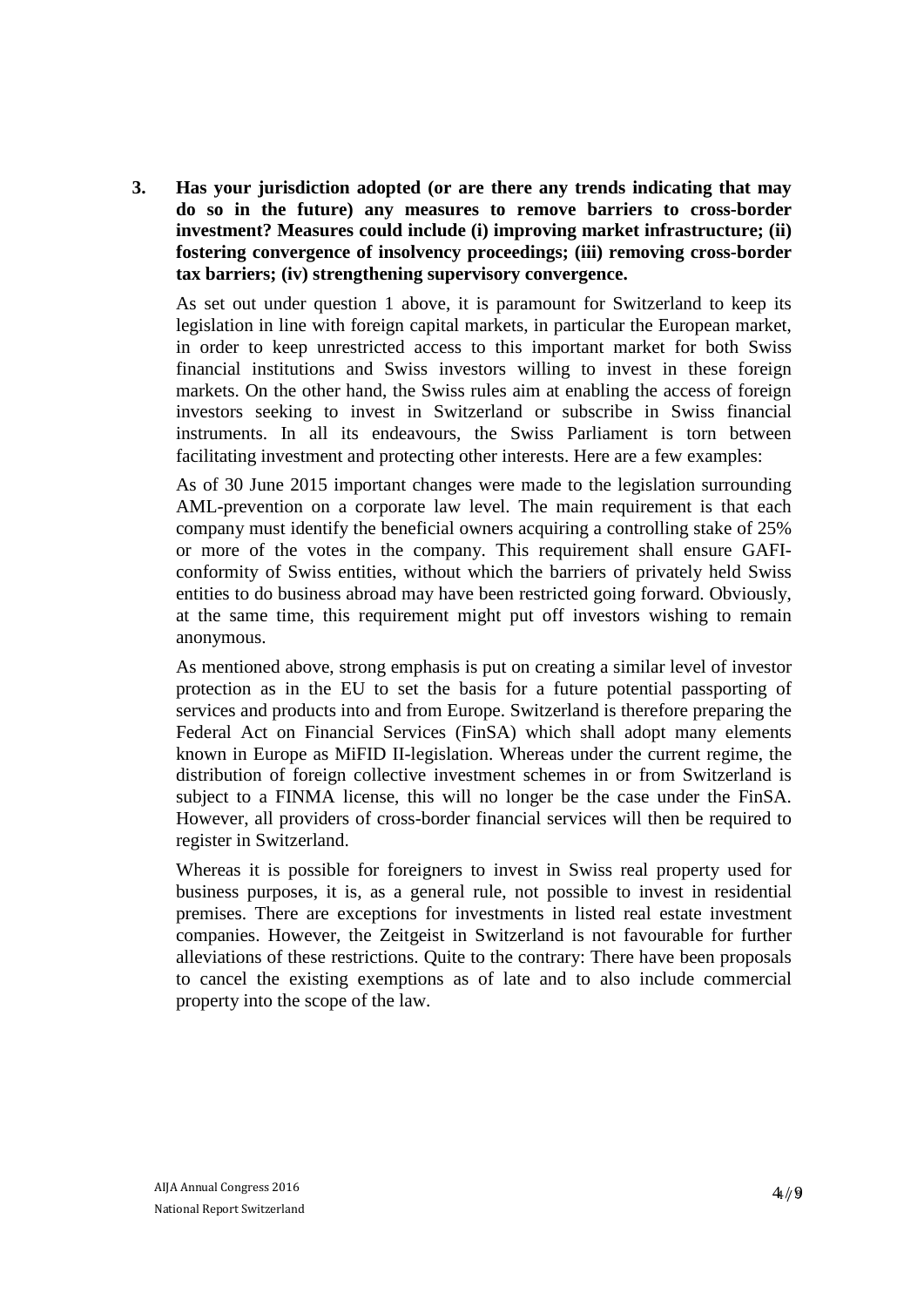### **4. Have specific measures been adopted (or are foreseen) to increase choice and competition in cross-border retail financial services and/or insurance?**

Switzerland has traditionally been open for inbound cross-border retail financial services and regulation (if any) mostly targeted Swiss based financial service providers providing outbound cross-border financial services.

For example, Swiss financial intermediaries are subject to strict anti-money laundering regulations requiring them to perform know your customer checks and alert the competent authorities if they suspect funds to be of criminal origin.

Further, Swiss banks have been under harsh criticism from abroad for accepting funds that were not declared to the competent foreign tax authorities. Such behaviour, even if not directly violating Swiss law back then, would now be a reason for FINMA to strongly question the proper conduct requirements applicable to prudentially supervised financial institutions and, since the full implementation of the recommendations of the Groupe d'action financière (GAFI), in effect since 1 January 2016, serious tax offences are deemed to be a predicate crime for money laundering.

From an inbound perspective, it is still relatively easy for foreign financial service providers to access the Swiss market, depending on the kind of services being offered. In most cases, foreign financial service providers only attract the focus of Swiss regulatory authorities when they establish a formal or factual physical presence in Switzerland. Exceptions apply in particular with regard to the distribution of foreign collective investment schemes in Switzerland, which, depending on the targeted investors, need to be approved by FINMA or at least appoint a Swiss representative and paying agent. The distributor itself needs to be authorised in Switzerland or adequately supervised in its home jurisdiction.

As set out in question 3 above, the draft Federal Act on Financial Services (FinSA) will change that insofar as all inbound foreign financial service providers, or more precisely, the individuals working for these providers having direct contact to Swiss customers, will have to register in Switzerland in order to offer/perform their services here. Registration will be subject to certain conditions such as proper training, a professional liability insurance (or other securities) and the attachment to an ombudsperson institution.

**5. Capital markets harmonisation aims to facilitate companies' access to finance, particularly for SMEs by promoting more diversified funding channels that are complementary to bank financing. Is non-bank financing significant in your country? Please consider the role of private equity, venture capital, alternative finance, loan-originating funds, etc.**

According to the European Private Equity and Venture Capital Association (EVCA), all private equity investments in Swiss portfolio companies in 2014 represented 0.184% of the GDP, which is below European average. When it comes to venture capital investments, Switzerland ranks 5th with investments in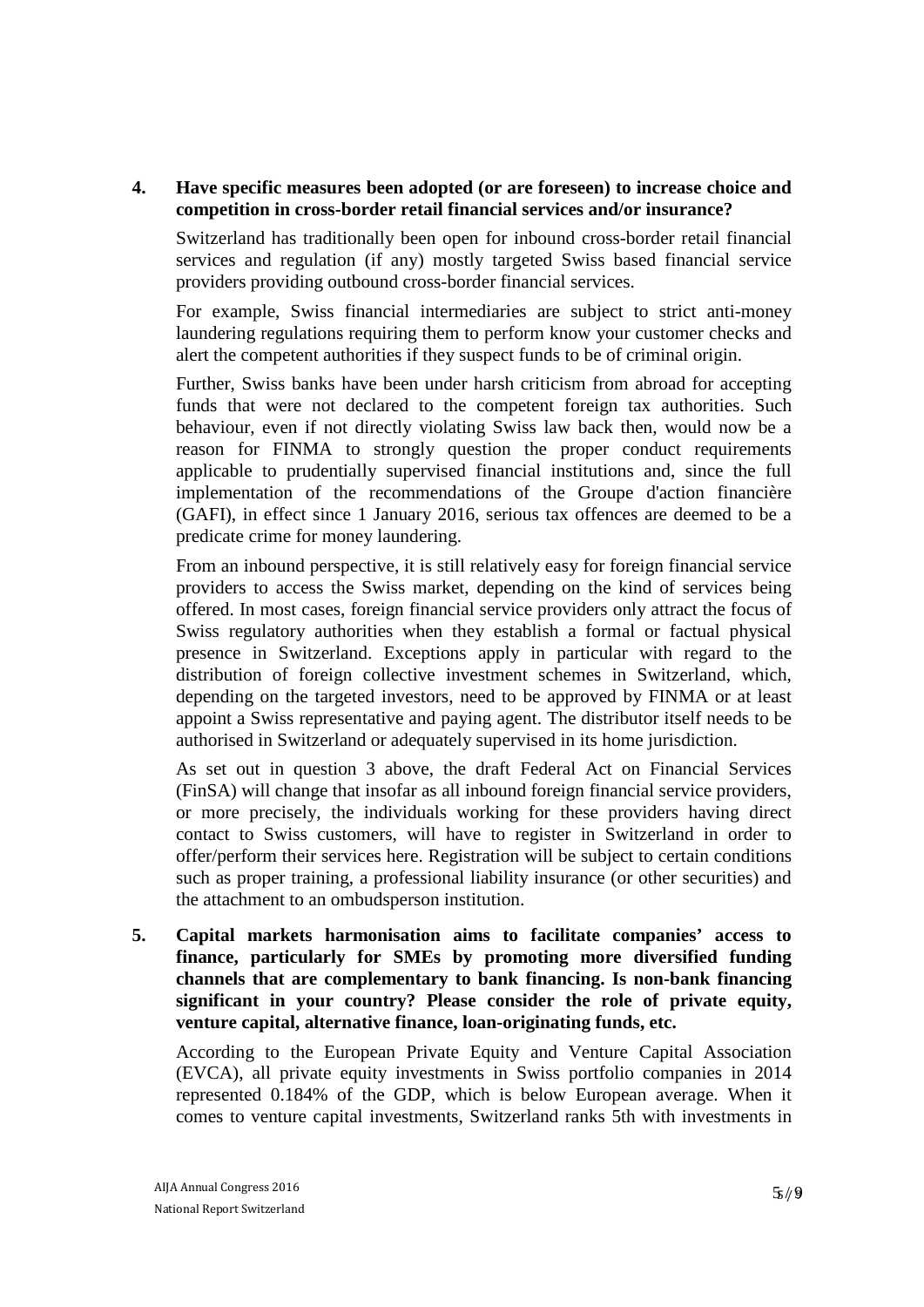2014 in the amount of 0.031% of the GDP, behind Sweden, Finland, Ireland and the UK.

The comparison may not be wholly compelling, but to put these figures into perspective, according to the business intelligence services provider SNL, the total commitments of the two globally systemically relevant banking groups of Switzerland, UBS and Credit Suisse, represented 325% of the Swiss GDP in 2014.

According to the "Whitebook" of the Swiss Crowdfunding Association, in 2014, CHF 15.8 million were raised by Swiss crowdfunding platforms, making Switzerland a negligible quantity in this sector.

**6. While loans traditionally represent the bulk of the banking assets, most financial entities also invest in capital markets. Do financial institutions in your jurisdiction invest highly in the capital markets? Are bonds and equity investments a significant proportion of the assets of financial institutions in your jurisdiction?**

Investment banking is not a traditional pillar of Swiss banking. Since the crisis, ever stricter capital requirements (Basel III with a so-called "Swiss finish") pushed banks further away from trading-related activities as it is becoming more and more costly to keep risky assets on balance sheets.

On the other hand, according to the "White Paper" on the future of investment banking issued by the Swiss Finance Institute, banks have been increasingly financing themselves by issuing bonds: Domestic debt has increased from roughly CHF 12 billion in 2004 to about CHF 40 billion in 2014. UBS, Credit Suisse and the Zurich Cantonal Bank underwrite about 60% of all domestic transactions together, and another 30% is underwritten by cantonal banks from other Swiss cantons. Raiffeisen Schweiz Genossenschaft operates about 5% of the market.

**7. Harmonisation requires standardisation, particularly in terms of credit information. Is SME credit information easily available in your jurisdiction? Is your jurisdiction adopting any measures to boost availability and standardisation of SME credit information at the national and supranational levels?**

There are a few publicly available sources of information in Switzerland which allow to get a first impression of the financial abilities of a non-listed company:

The register of commerce is on-line and available for free. It lists all relevant corporate information for a high level corporate due diligence such as share capital, company purpose, authorised signatories etc. Certain transactions such as mergers, asset transfers or capital increases are also visible whereas other important information, e.g. the names of the shareholders in a stock corporation is not. Still, it is a useful tool and constantly updated.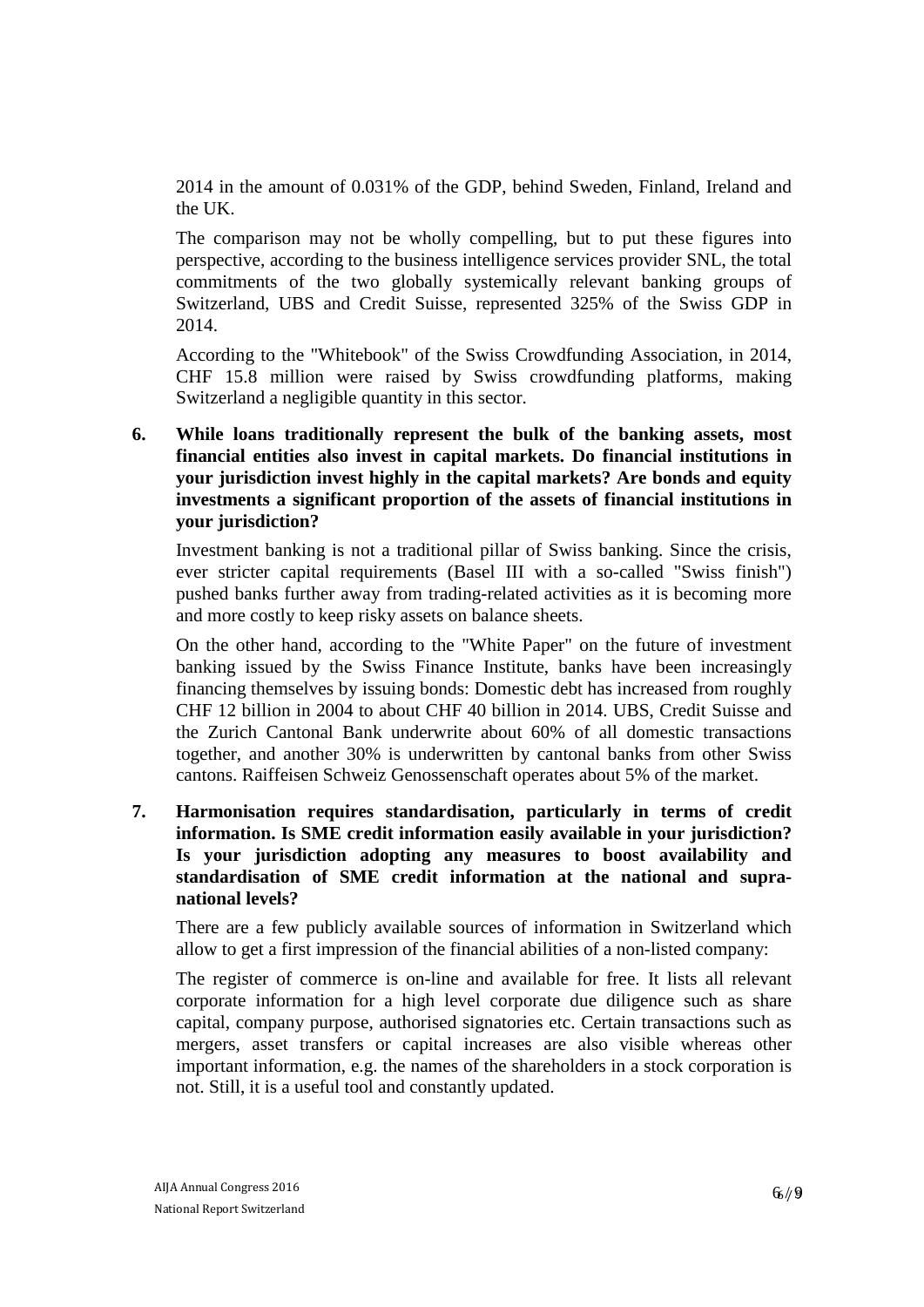The documents underlying any entry in the commercial register are also publicly available. We are talking about the articles of association, deed of incorporation, certain shareholders' and board resolutions in connection with the above mentioned transactions and even merger agreements, subscription forms for new shares etc., but again, some important documents such as SPAs or shareholders' agreements, are not, because they do not have to be handed in to the register.

Further, what would probably be the most important credit information, the financial statements, are not publicly available.

On the other hand, upon documentation of interest, it is possible to obtain excerpts from the debt enforcement and bankruptcy authorities showing if and what debt enforcement proceedings are pending against an individual or a company, which is helpful when it comes to established companies whereas for start-ups it will not be very useful.

It is also possible to obtain information about landowners from the land register, some with and some without documentation of interest. If a company owns land, the excerpt will tell you at what level it is encumbered with mortgages or other charges and liens.

Finally, there is a certain number of non-governmental credit agencies that offer information about the creditworthiness of companies and individuals against payment. They obtain their information on one hand from the evaluation of the above mentioned publicly available sources and on the other hand from certain branch internal sources and registers to which the public has no access.

**8. Is there any recent or proposed legislation in your jurisdiction aimed to establish a framework for simple, transparent and standardised securitisation? Examples might include measures (i) to simplify prospectus requirements; (ii) to increase/decrease the information required to be provided to investors before making an investment decision; or (iii) to reduce barriers for smaller firms to access capital markets. If there have been no recent developments, please describe the current situation of securitisation in your jurisdiction.**

The above mentioned draft Federal Act on Financial Services (FinSA) intends to create a level playing field for all financial services. As far as securitisation is concerned, FinSA will subject all securities to identical prospectus requirements whereas up to now, there are different requirements for different securities such as shares, bonds and derivatives. This might remind European lawyers of the EU Prospectus Directive and indeed, this part of FinSA is inspired by this directive.

What is more important for companies thinking about acceding the capital markets, the draft FinSA provides for certain exemptions from the onerous prospectus requirements, whereas under the current laws, there are no such exemptions for public placements. If FinSA passes in its proposed form, public placements will be exempt from the prospectus requirement if they: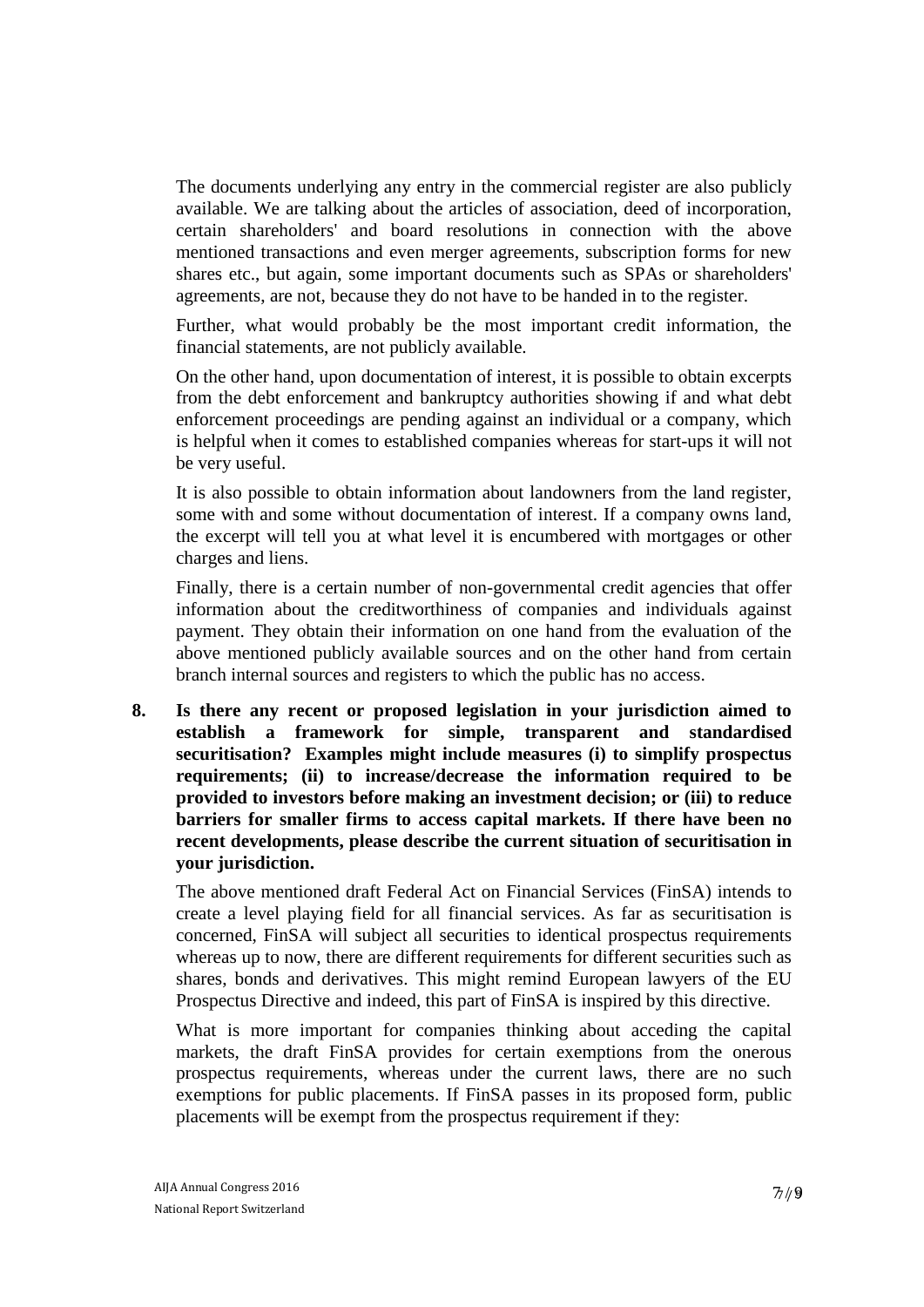- a) target professional customers only;
- b) target less than 150 private customers;
- c) target investors acquiring securities in the amount of at least CHF 100'000;
- d) have a minimum denomination of CHF 100'000 per unit;
- e) do not exceed CHF 100'000 within a subscription period of 12 months.

Whereas the exemptions under letters (b) and (e) will be particularly beneficial for start-ups seeking (crowd-)investors, the exemptions under letters (c) and (d) are based on the rationale that investors that are in a position to invest large amounts will be professional or institutional investors with enough expertise to assess the investment without the help of a prospectus.

FinSA provides that the Federal Council may introduce further exemptions for companies not exceeding certain thresholds in balance sheet totals, turnover and FTEs, and certain kinds of securities. It is to be expected that these exemptions will be in line with European regulations. Once implemented, they would reduce the barriers to accede the capital markets for a huge number of SMEs.

### **9. In your experience as a banking/capital markets lawyer, have you detected in your jurisdiction any unnecessary regulatory burdens, interactions, inconsistencies and/or rules that have unintended consequences which threaten the ability of the companies to finance themselves?**

The existing financial markets legislation in Switzerland has grown over decades, beginning with the Federal Banking Act of 1934. Over the years, new laws introduced prospectus requirements and regulations for securities dealers, stock exchanges, collective investment schemes and book entry securities, to name a few. This un-coordinated development has indeed lead to certain inconsistencies and often, new regulations were passed upon pressure from outside and did sometimes take over foreign rules that were ill-fitted to the Swiss legal landscape.

The remedy proposed by the Swiss legislative bodies is the new financial market architecture based on three new laws that aim to bring Switzerland in line with European financial market laws, create a level playing field for the actors on the financial markets and, at the same time, to improve investor protection. This is the ambitious purpose of the Financial Market Infrastructure Act (FMIA), partially effective since 1 January 2016, the Financial Services Act (FinSA) and the Financial Institutions Act, which are currently discussed by the Swiss Parliament and should become effective at the same time as MiFID II and MIFIR in the EU.

In an ideal world, this new legal framework will eliminate some of the existing inconsistencies. It remains to be seen whether intended and unintended consequences of the new regulations will be beneficial for some or all of the players on the capital markets.